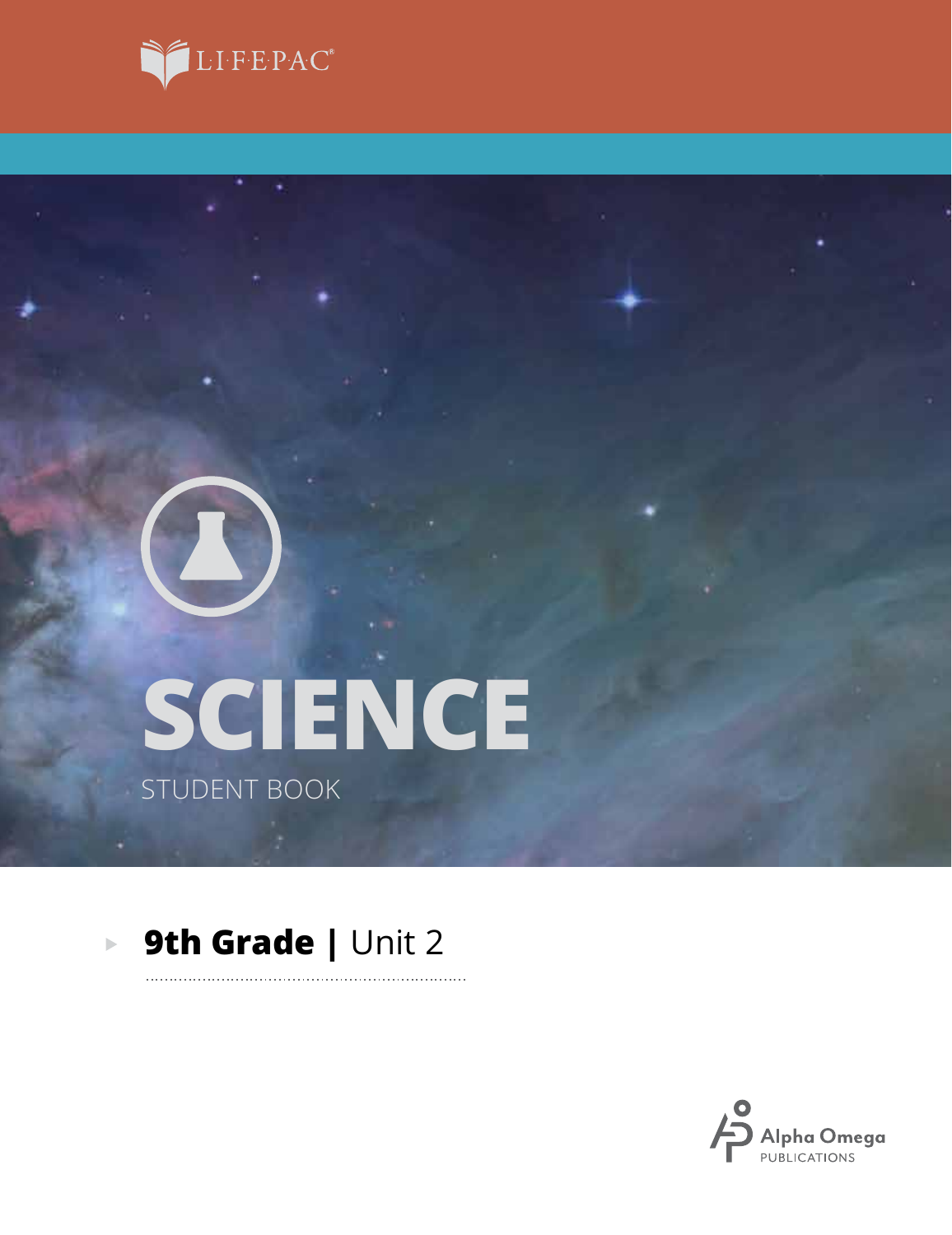# **SCIENCE 902**

Volume, Mass, and Density

## INTRODUCTION **|3**

### **1. VOLUME 5**

VOLUME AS A MEASURE OF MATTER **|5** PROBLEMS WITH VOLUME MEASURE OF MATTER **|13** SELF TEST 1 **|16**

# **2. MASS 19**

MASS AS A MEASURE OF MATTER **|20** WEIGHT **|30** SELF TEST 2 **|31**

## **3. DENSITY 33**

DEFINITION **|34** VARIABLES **|37** SPECIFIC GRAVITY **|40** SELF TEST 3 **|46**



**LIFEPAC Test is located in the center of the booklet**. Please remove before starting the unit.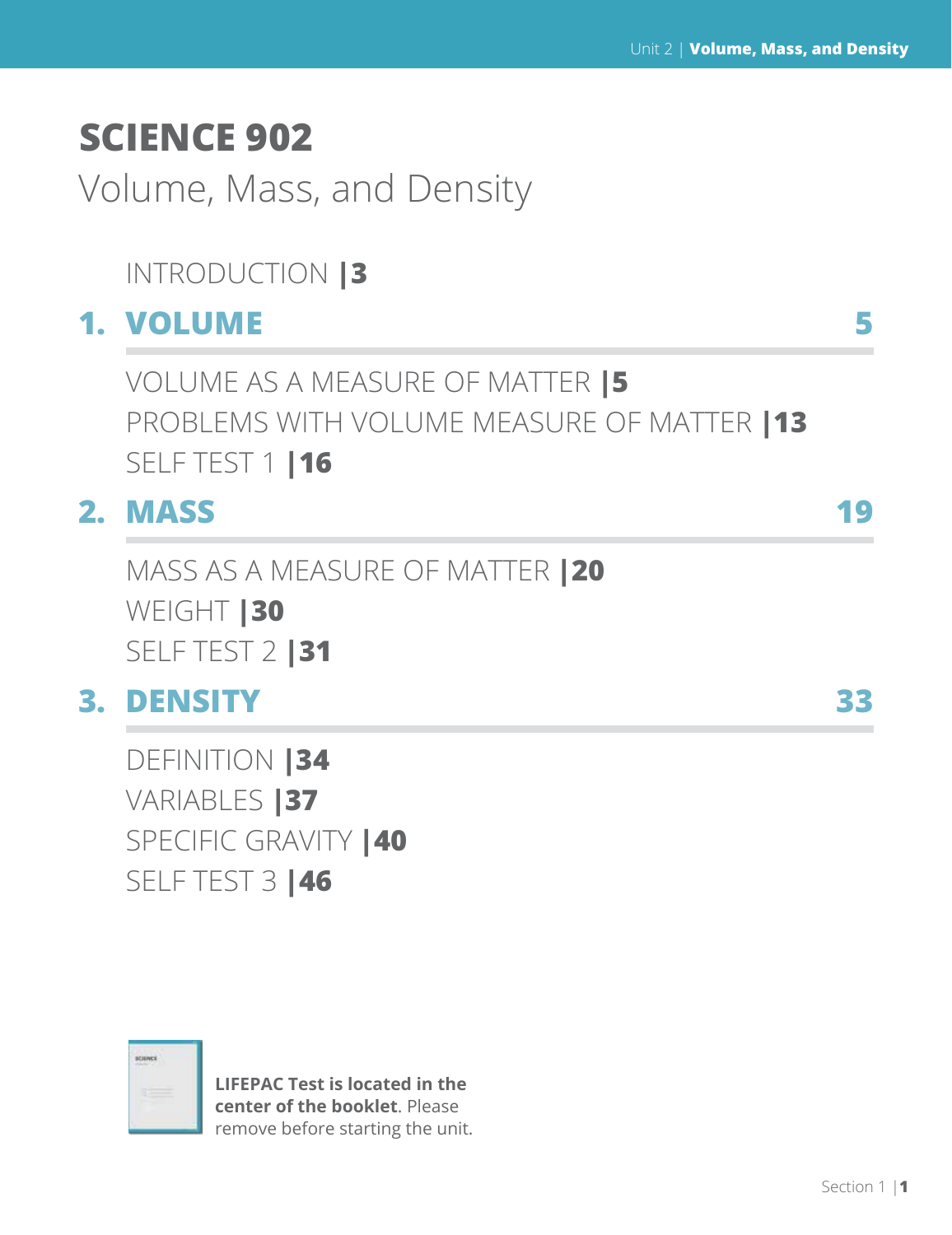**Author:**  Harold Wengert, Ed.D.

**Editor:** Richard W. Wheeler, M.A.Ed **Consulting Editor:** Rudolph Moore, Ph.D. **Revision Editor:**

Alan Christopherson, M.S

#### **Westover Studios Design Team:**

Phillip Pettet, Creative Lead Teresa Davis, DTP Lead Nick Castro Andi Graham Jerry Wingo Don Lechner



### **804 N. 2nd Ave. E. Rock Rapids, IA 51246-1759**

© MCMXCVI by Alpha Omega Publications, Inc. All rights reserved. LIFEPAC is a registered trademark of Alpha Omega Publications, Inc.

All trademarks and/or service marks referenced in this material are the property of their respective owners. Alpha Omega Publications, Inc. makes no claim of ownership to any trademarks and/ or service marks other than their own and their affiliates, and makes no claim of affiliation to any companies whose trademarks may be listed in this material, other than their own.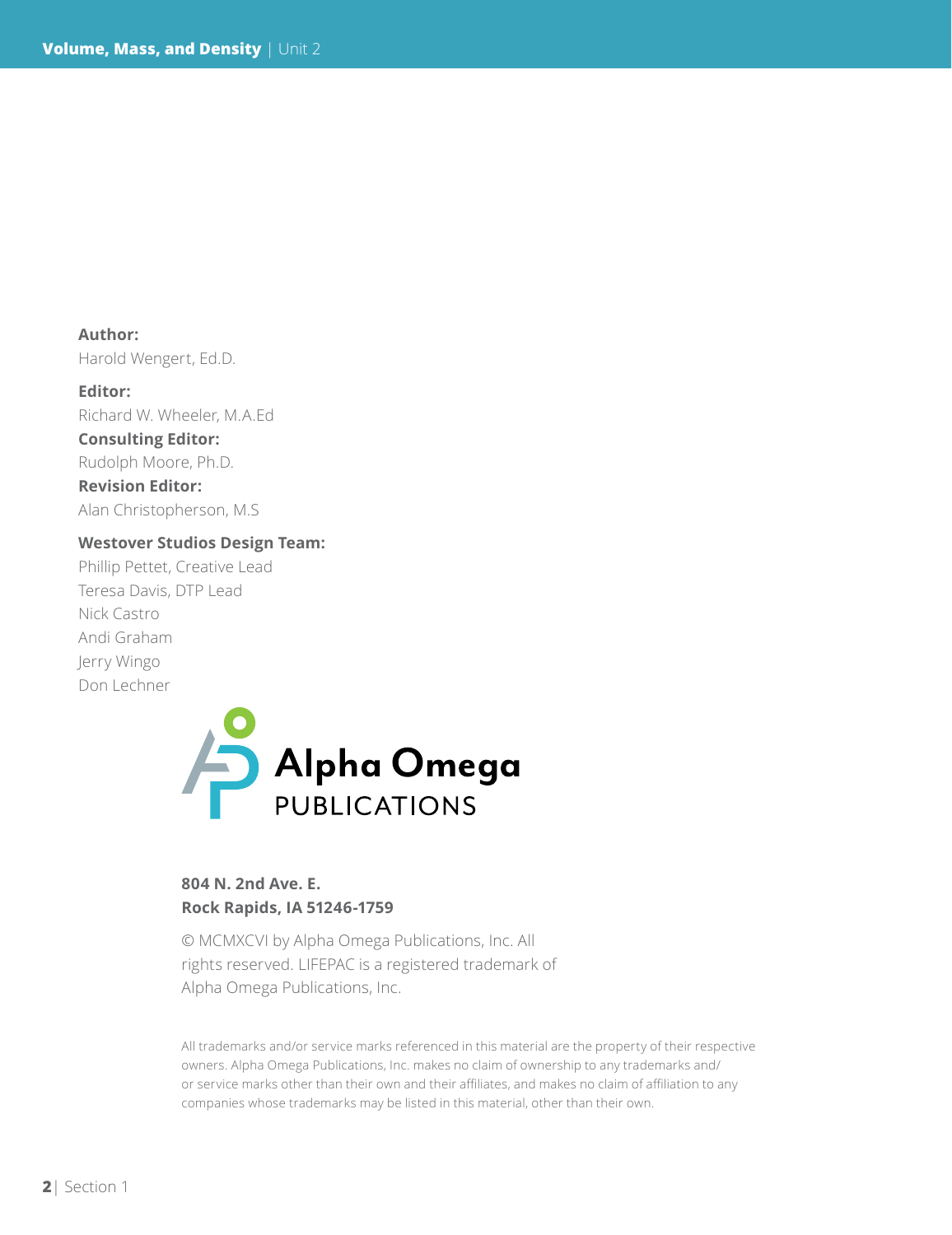# **Volume, Mass, and Density**

### Introduction

This LIFEPAC® is designed to help you get a better understanding of why things sink or float on water, what the difference is between *mass* and *weight*, and how standard units of volume and mass are helpful. You will make your own equalarm balance and use it in mass measurements. You will also have a chance to make clay boats and see what makes them float. This should be a good time of learning about God's universe.

### **Objectives**

Read these objectives. The objectives tell you what you will be able to do when you have successfully completed this LIFEPAC. When you have finished this LIFEPAC, you should be able to:

- 1. Measure and calculate the volumes of solids, liquids, and gases.
- 2. Define a standard volume unit.
- 3. Use a balance to measure mass.
- 4. Use standard mass units.
- 5. Define and use weight.
- 6. Define and calculate density.
- 7. Describe variables of density.
- 8. Define and calculate specific gravity.
- 9. Define and use Archimedes' Principle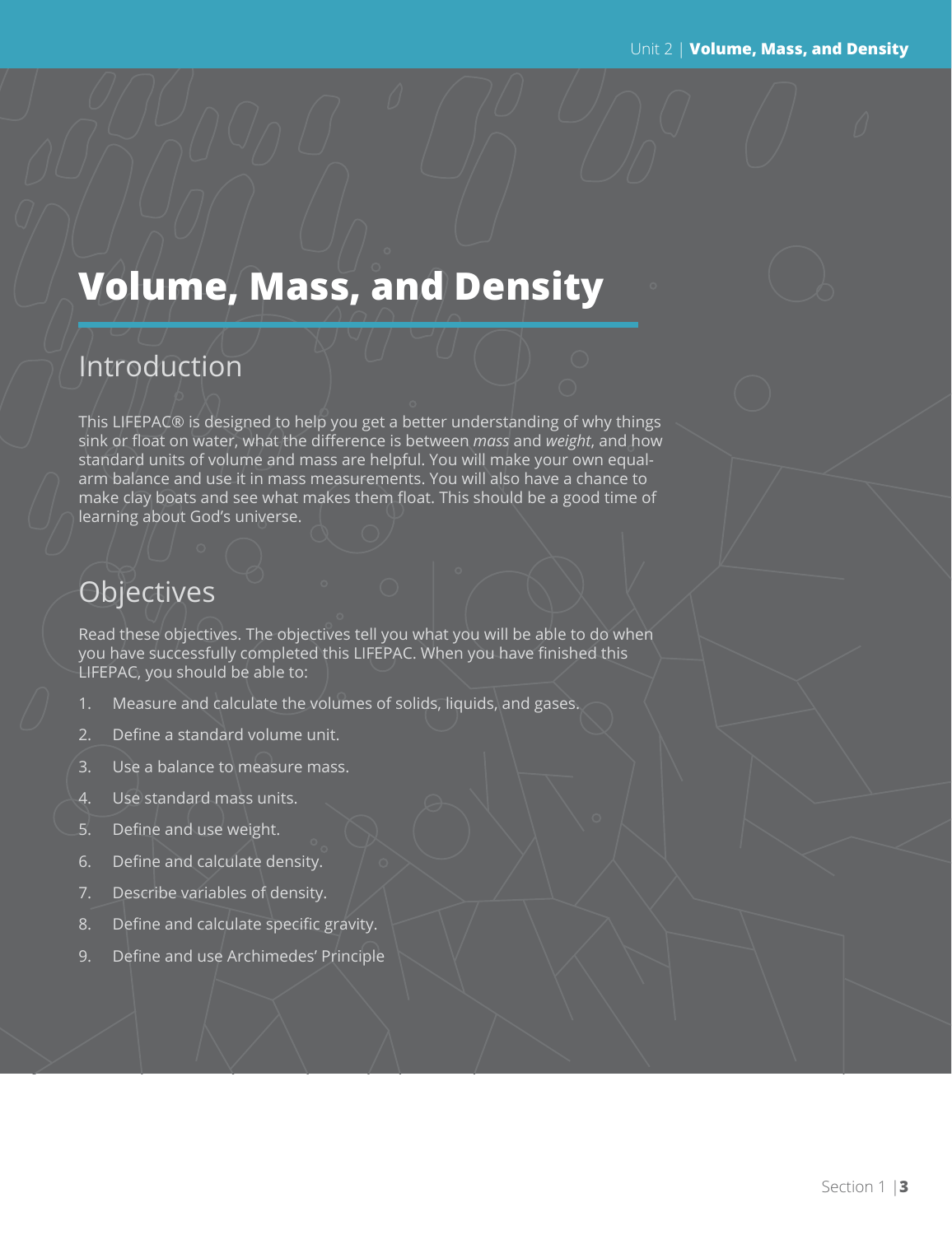# 1. VOLUME

Matter can be described in several ways. The most common descriptions are based on its two *general properties*: that matter takes up space (has volume) and has mass (measurable "stuff"). Sometimes we say that something is large or small. We may compare different

amounts of the same substance by saying we have more water in this cup than in that one. In each case we are using the property of matter, which we call *volume*, to describe the substance.

### **SECTION OBJECTIVES**

**Review these objectives**. When you have completed this section, you should be able to:

- 1. Measure and calculate the volumes of solids, liquids, and gases.
- 2. Define a standard volume unit.
	- 2.1 Explain why a standard is necessary.
	- 2.2 Convert among metric volume units.
	- 2.3 Define the *liter* (L).

#### **VOCABULARY**

**Study these words to enhance your learning success in this section**.

**liter** (lē' tur). Standard unit of volume, equaling a cube ten centimeters on a side; symbolized by L.

**standard** (stan' durd). Accepted reference unit that is mutually agreed upon as the basis of measurement for that physical characteristic.

**Note:** *All vocabulary words in this LIFEPAC appear in* **boldface** *print the first time they are used. If you are not sure of the meaning when you are reading, study the definitions given.*

Pronunciation Key: hat, āge, cãre, fär; let, ēqual, tėrm; it, īce; hot, ōpen, ôrder; oil; out; cup, put, rüle; child; long; thin; /FH/ for then; /zh/ for measure; /u/ represents /a/ in about, /e/ in taken, /i/ in pencil, /o/ in lemon, and /u/ in circus.

### **VOLUME AS A MEASURE OF MATTER**

Volume is defined as the amount of space a substance occupies. Solids, liquids, and gases have volume. Volume is one of the general properties of matter.

The names used to measure volume have changed often over the years. Some common units of volume used in Biblical times are listed in Figure 1.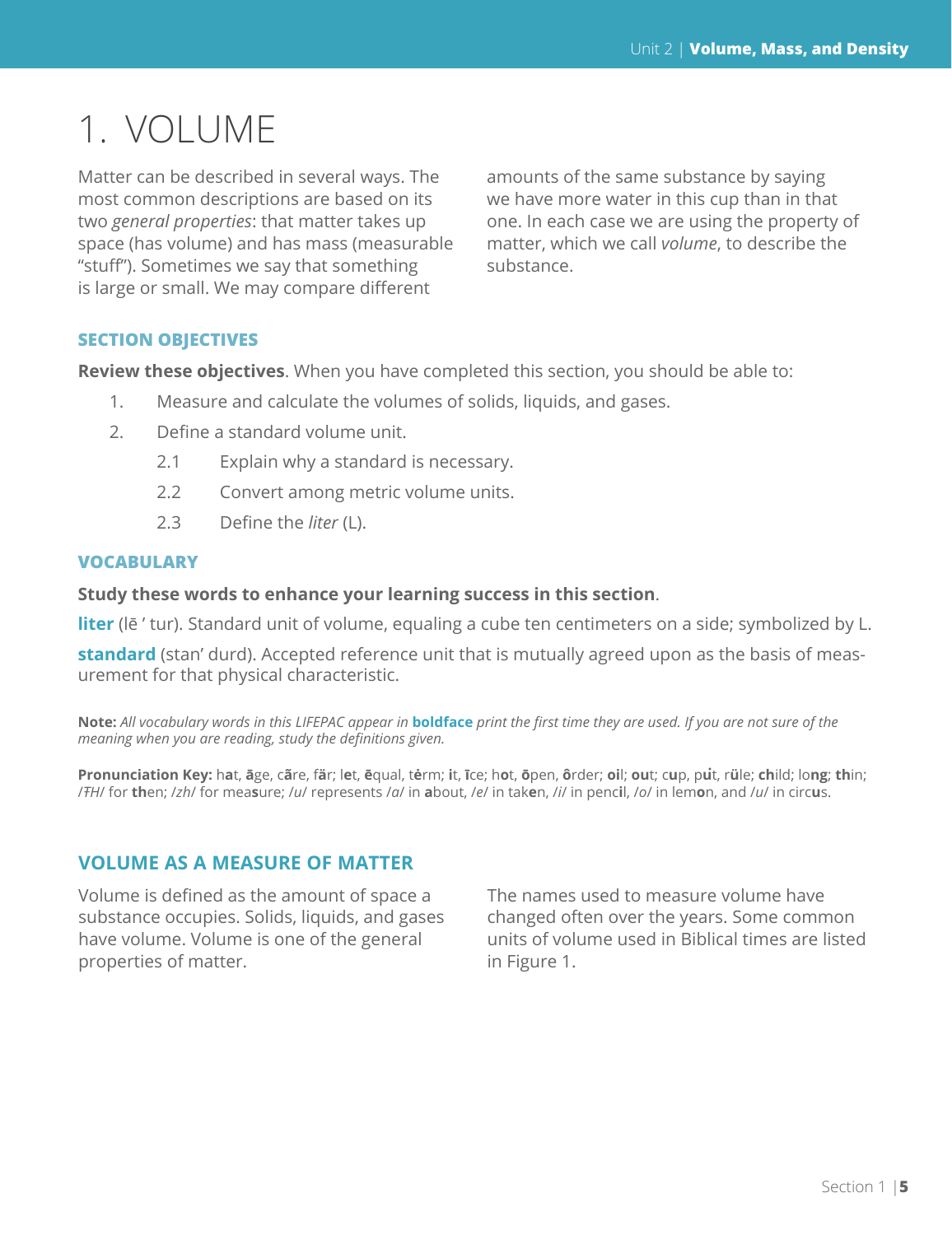| <b>Liquid Measure</b>             | gallons | quarts | pints | gills |
|-----------------------------------|---------|--------|-------|-------|
| A caph                            |         |        |       | 2.5   |
| 1.3 caph = $1 log$                |         |        |       | 3.5   |
| $4 \text{ logs} = 1 \text{ cab}$  |         |        |       | 2.1   |
| $3 \text{ cabs} = 1 \text{ hin}$  |         |        |       | 2.16  |
| $2 \text{ hins} = 1 \text{ seal}$ |         |        |       | 0.25  |
| $3$ seahs = 1 bath, or ephah      |         |        |       | 0.75  |
| 10 ephahs = $1$ kor, or homer     | 78      |        |       | 3.5   |

| <b>Dry Messure</b>        | pecks | gallons | pints  |
|---------------------------|-------|---------|--------|
| A gachal                  |       |         | 0.1416 |
| $20$ gachals = 1 cab      |       |         | 2.8333 |
| $1.8$ cab = 1 omer        |       |         | 5.1    |
| $3.3$ omers = 1 seah      |       |         |        |
| $3$ seahs = 1 ephah       | Κ     |         |        |
| $5$ ephahs = 1 letech     | 16    |         |        |
| 2 letechs 1 kor, or homer | 32    |         |        |

Figure 1 | Common Volume Units in Biblical Times

**Standard units**. The **standards** of volume measurement have changed frequently through history. Units like *handfuls, double handfuls, gourdfuls,* and *dipperfuls* are units still used as standards in some parts of the world. Let's study some ideas of standards of volume measurement.

 **View 902 Units of Measure, from the Grade 9 SCIENCE EXPERIMENTS Video**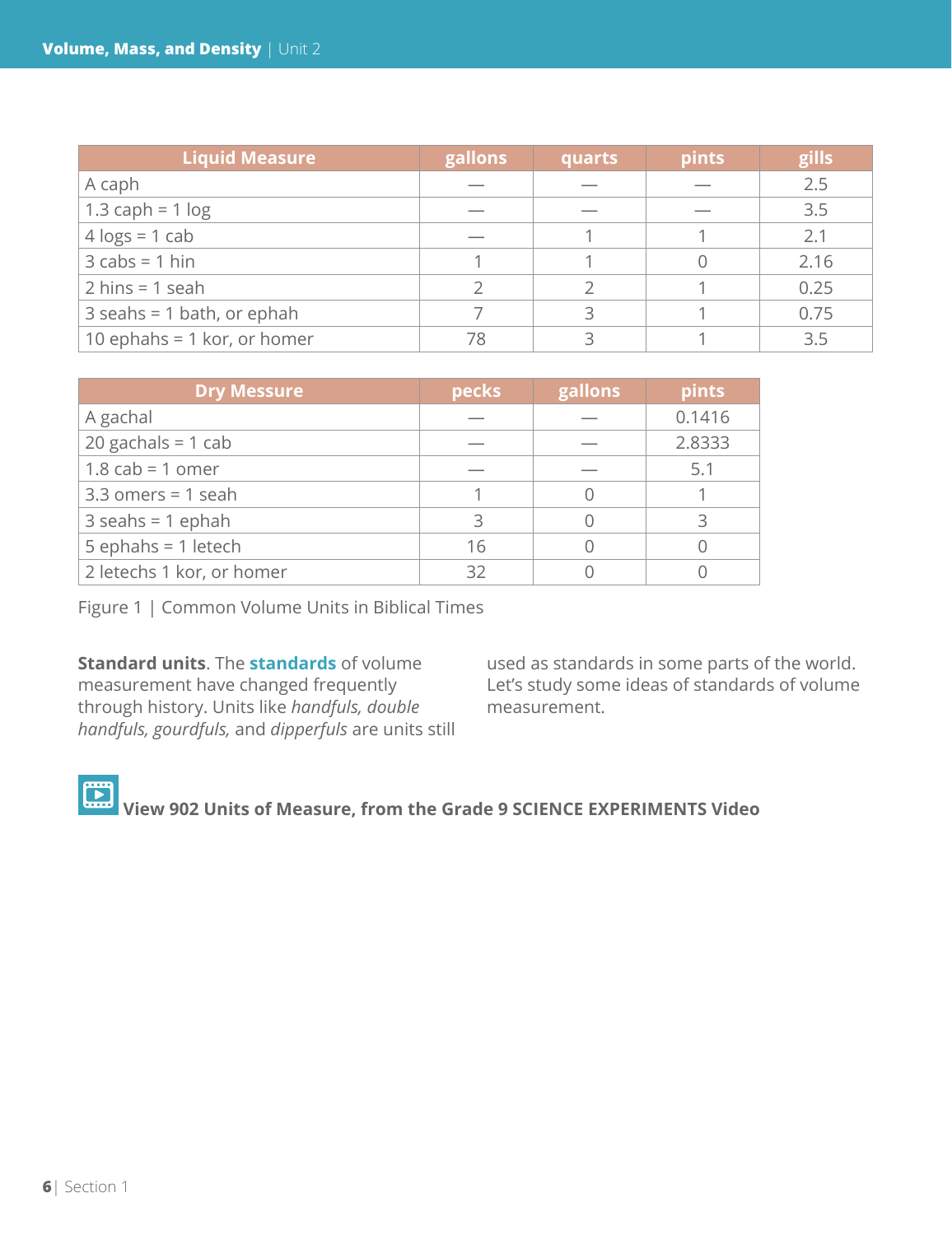### Á  **Let's investigate.**

#### **These supplies are needed:**

- baby food jar (middle size)
- $\blacksquare$  five large jars (different sizes)
- $\blacksquare$  five small vials (different sizes)

### **Follow the directions.**

**1.1** Using the units of baby food jarfuls as the basic unit (the *standard*), determine the volume of at least five large jars. Use water to measure the volume. Record your results on Figure 2, Column 1. Measure to the nearest whole jarful.

| Jar# |  | <b>Jarfuls</b> Nearest ½ jar Nearest 1/10 jar |
|------|--|-----------------------------------------------|
| a. 1 |  |                                               |
| b.2  |  |                                               |
| c.3  |  |                                               |
| d.4  |  |                                               |
| e. 5 |  |                                               |

Figure 2 | Baby Food Jar Measurements

- **1.2** Devise a way to mark the baby food jar so that you know when it is one-half full. Using this newly marked standard, measure the volume of the same five jars used in 1.1. Record your results in Figure 2, Column 2.
- **1.3** Using your standard baby food jar, devise a way to divide it into ten equal volumes. Now repeat the volume measurement, recording the data to the nearest one-tenth baby food jarfuls. Record these data in Figure 2, Column 3. Discuss your method for division of the standard into ten equal parts with your teacher.
- **1.4** What conclusions can you make about the accuracy of the three methods of measurement?

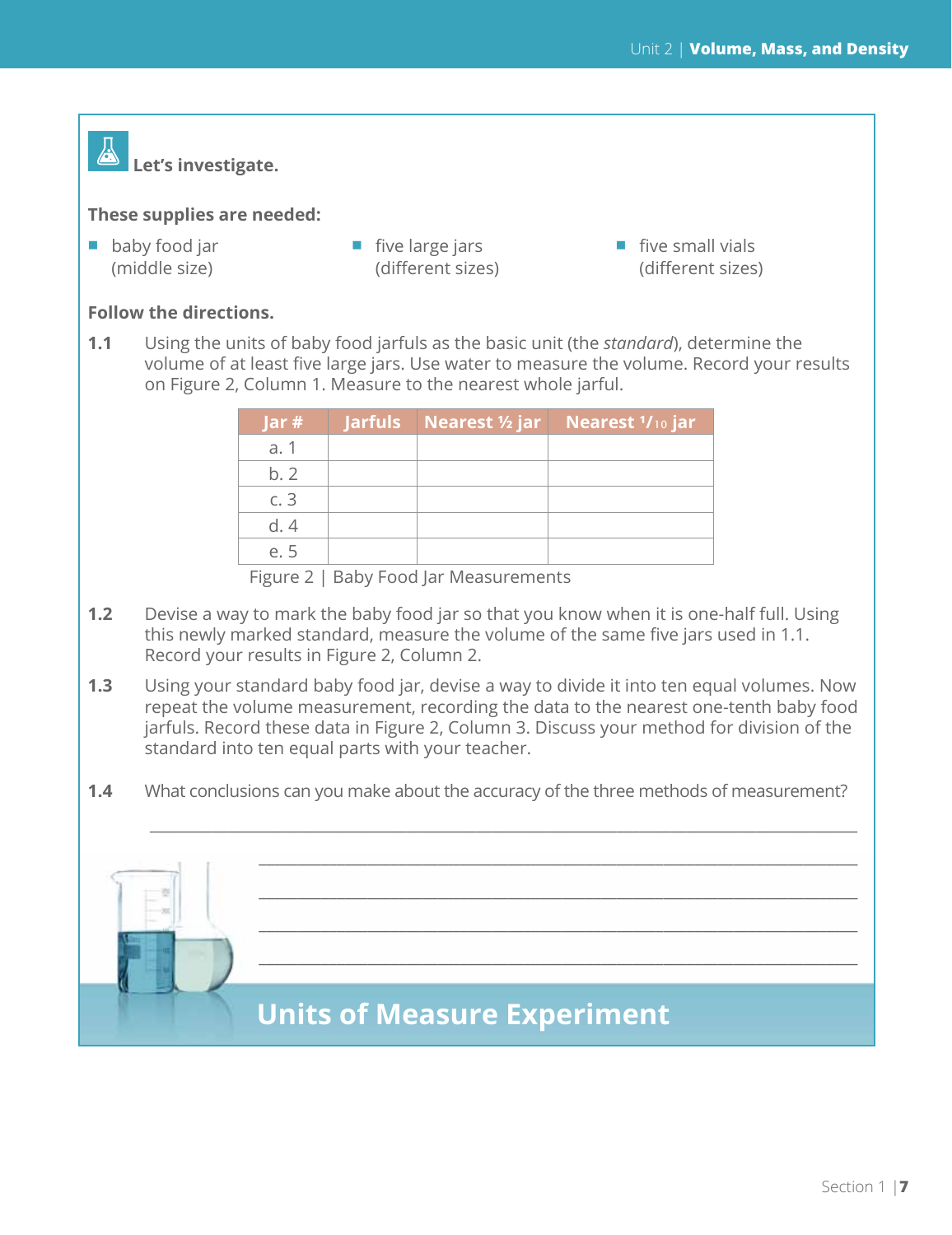| 1.5 |        | Now measure the volume of five small containers-the vials or small bottles. Use your<br>standard baby food jar to measure these volumes. Record your data in Figure 3. |                  |
|-----|--------|------------------------------------------------------------------------------------------------------------------------------------------------------------------------|------------------|
|     | Vial # | <b>Volume</b>                                                                                                                                                          |                  |
|     | a. 1   |                                                                                                                                                                        |                  |
|     | b.2    |                                                                                                                                                                        |                  |
|     | c.3    |                                                                                                                                                                        |                  |
|     | d.4    |                                                                                                                                                                        |                  |
|     | e. 5   |                                                                                                                                                                        |                  |
|     |        | Figure 3   Small Container Measurements                                                                                                                                |                  |
| 1.6 |        | What do you conclude about the accuracy of your standards?                                                                                                             |                  |
|     |        |                                                                                                                                                                        |                  |
| 1.7 |        | EACHER CHECK<br>,,,,,,,,,,,,,<br>Do you think that every other student in the class would have exactly the same size stan-                                             | initials<br>date |
|     |        |                                                                                                                                                                        |                  |
| 1.8 |        |                                                                                                                                                                        |                  |
|     |        |                                                                                                                                                                        |                  |
|     | 1.9    | If you tried to make a new standard like the one you made in 1.3,<br>would each new one-tenth division of a baby food jar be the same<br>as the one you made before?   |                  |
|     |        | <b>Units of Measure Experiment</b>                                                                                                                                     |                  |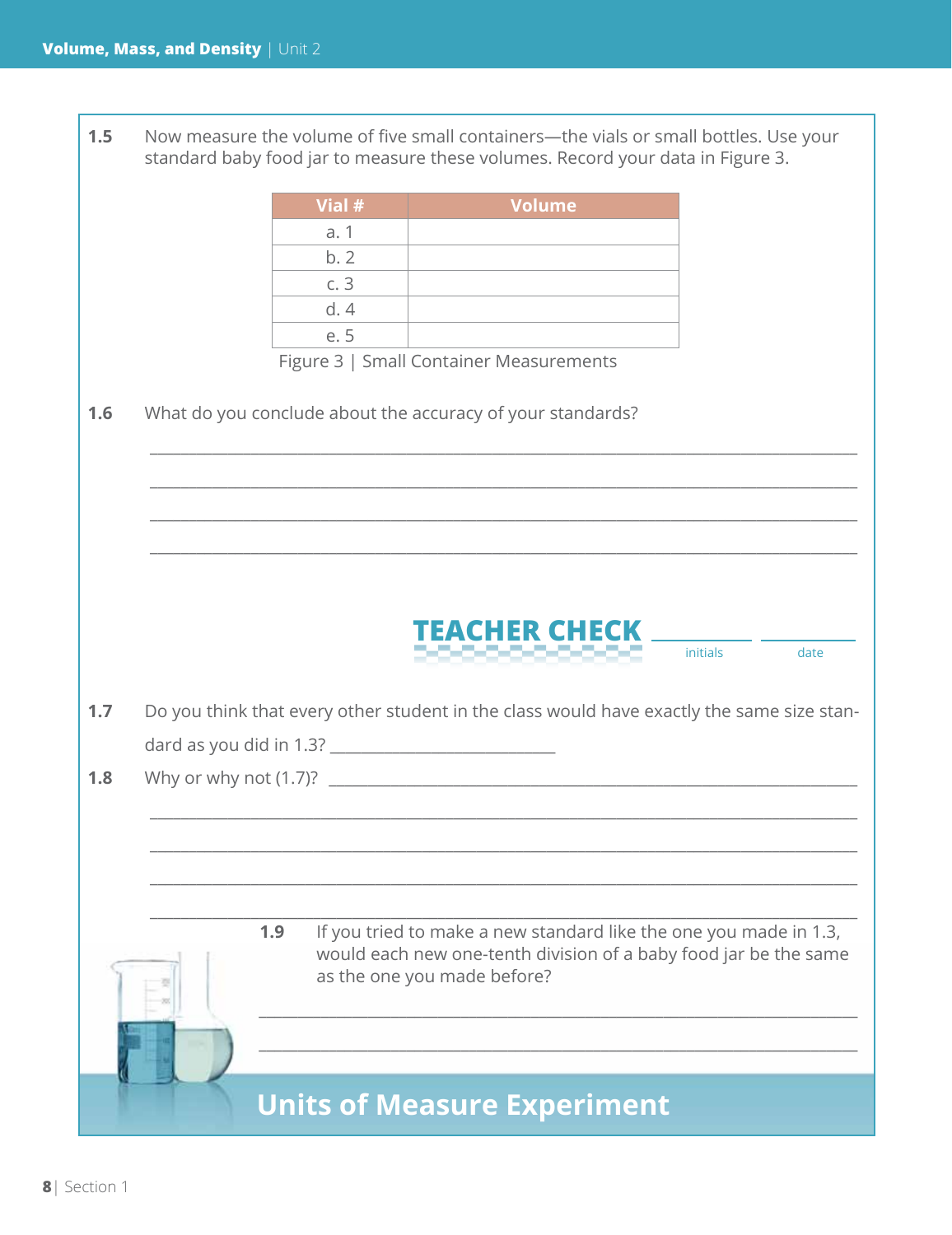| 1.10 |                                                                                  |
|------|----------------------------------------------------------------------------------|
|      |                                                                                  |
|      |                                                                                  |
|      |                                                                                  |
| 1.11 | What are some factors that determine the consistency of standard units from one  |
|      |                                                                                  |
|      |                                                                                  |
|      |                                                                                  |
|      |                                                                                  |
|      |                                                                                  |
|      |                                                                                  |
| 1.12 | Why is accuracy poor when a large standard is used to measure small amounts?     |
|      |                                                                                  |
|      |                                                                                  |
|      |                                                                                  |
|      |                                                                                  |
|      |                                                                                  |
|      |                                                                                  |
|      |                                                                                  |
| 1.13 | Write the complete dictionary definition of standard. __________________________ |
|      |                                                                                  |
|      |                                                                                  |
|      |                                                                                  |
|      |                                                                                  |
|      |                                                                                  |
|      |                                                                                  |
|      |                                                                                  |
|      |                                                                                  |
|      |                                                                                  |
|      | <b>Units of Measure Experiment</b>                                               |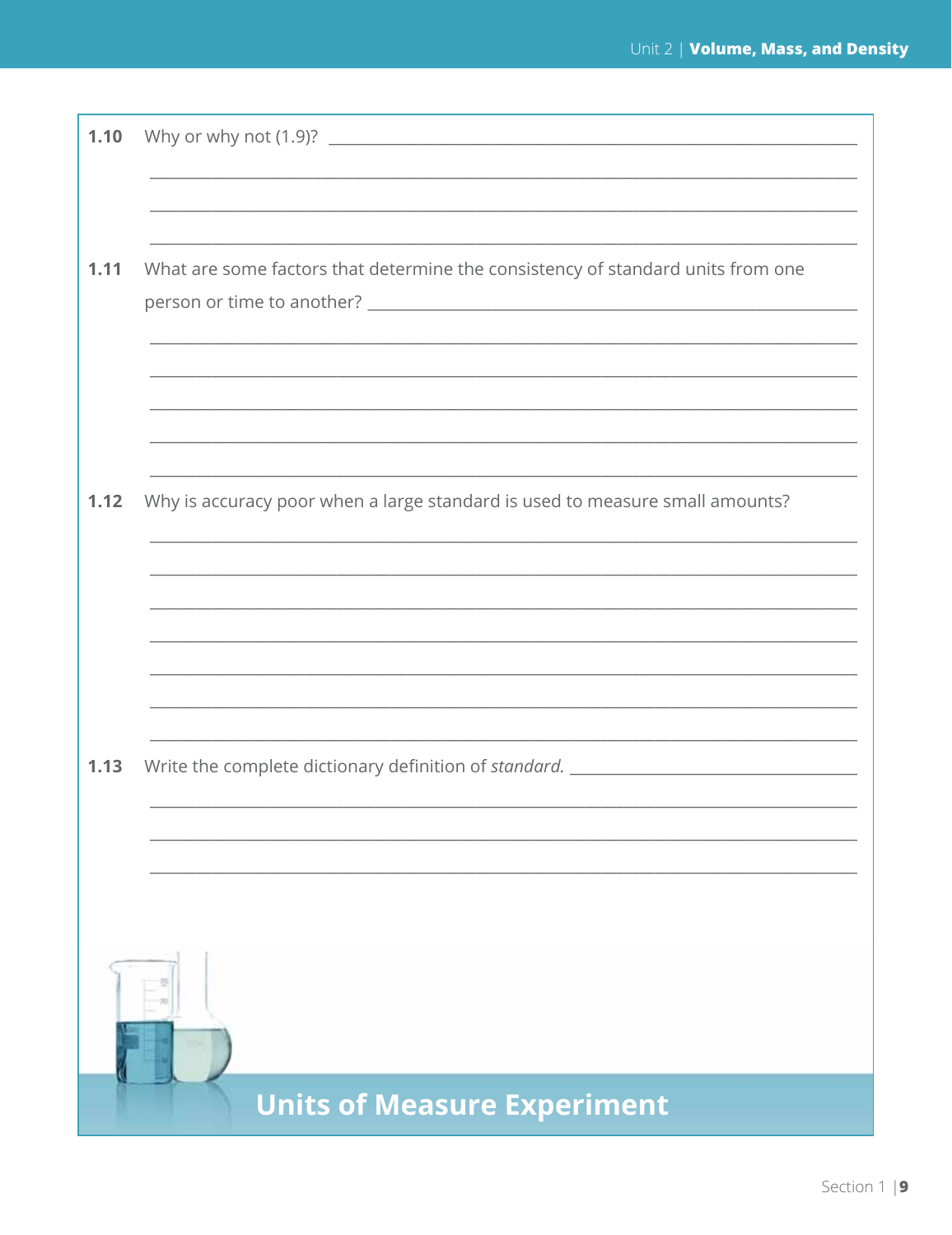Standards of volume measurement have changed. Any good standard must have these characteristics:

- 1. Is easily used and accessible.
- 2. Will measure many different volumes.
- 3. Is accepted by most people.

In early history many standards existed. Each tribe and each village had its own standard. When a traveler or trader went from one town to another, standards were often different. Different standards produce confusion, dishonesty, and distrust. God knew that man must have only one unchanging standard or he would be confused and lost. As a result the standard he gave man to live by is *perfection.*  In Matthew 5:48 Jesus said, "Be ye therefore perfect, even as your Father which is in heaven is perfect." We cannot live up to this standard for our lives. God says in Romans 3:23, "For all have sinned and come short of the glory of God." However, through our acceptance of Jesus, we do meet the divine standard because He met it for us. He measured up to God's standard in ways we could not. According to Romans 3:24-25, we are "…justified freely by his grace through the redemption that is in Christ Jesus: Whom God hath set forth to be a *propitiation* [standard bearer] through faith in his blood, to declare his righteousness for the remission of sins that are past, through the forbearance of God."

Today several standards of volume are in use in the world. The one we will use in science is





the **liter** (L). The international standard is kept in Paris, France. Copies are made of that standard and are used in many places in the world. The liter standard we use may be a copy of a copy of a copy of a copy, which means that our measurements will have some error due to reproduction error.

A liter is a volume equal to a cube ten centimeters (10 cm) on each side.

# **Complete these activities.**

**1.14** When a standard is copied several times, what happens to the accuracy of the reproduction?

\_\_\_\_\_\_\_\_\_\_\_\_\_\_\_\_\_\_\_\_\_\_\_\_\_\_\_\_\_\_\_\_\_\_\_\_\_\_\_\_\_\_\_\_\_\_\_\_\_\_\_\_\_\_\_\_\_\_\_\_\_\_\_\_\_\_\_\_\_\_\_\_\_\_\_\_\_\_\_\_\_\_\_\_\_\_\_\_\_\_\_\_\_\_

\_\_\_\_\_\_\_\_\_\_\_\_\_\_\_\_\_\_\_\_\_\_\_\_\_\_\_\_\_\_\_\_\_\_\_\_\_\_\_\_\_\_\_\_\_\_\_\_\_\_\_\_\_\_\_\_\_\_\_\_\_\_\_\_\_\_\_\_\_\_\_\_\_\_\_\_\_\_\_\_\_\_\_\_\_\_\_\_\_\_\_\_\_\_

\_\_\_\_\_\_\_\_\_\_\_\_\_\_\_\_\_\_\_\_\_\_\_\_\_\_\_\_\_\_\_\_\_\_\_\_\_\_\_\_\_\_\_\_\_\_\_\_\_\_\_\_\_\_\_\_\_\_\_\_\_\_\_\_\_\_\_\_\_\_\_\_\_\_\_\_\_\_\_\_\_\_\_\_\_\_\_\_\_\_\_\_\_\_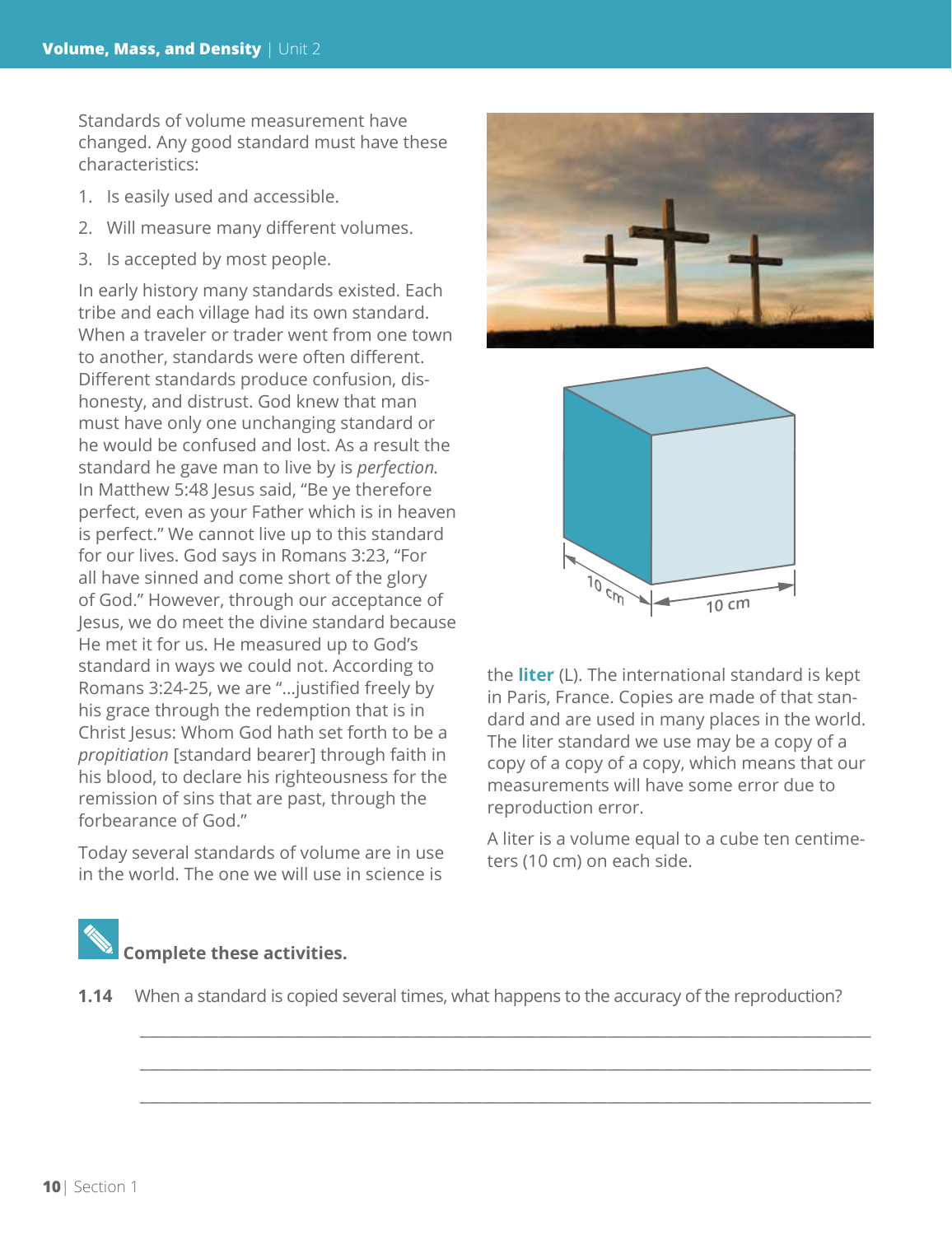**Subdivision of units**. As we found with our baby food jar standards, divisions of the standard are necessary. The standard liter is subdivided into 1,000 smaller units called *milliliters* (ml).

 $1 L = 1,000 ml$  $0.001 L = 1 ml$ 

### **Complete this chart of conversions.**

|      |      | ml |        | ml    | ml    |
|------|------|----|--------|-------|-------|
| 1.15 |      | a. |        | 1,000 | 602   |
| 1.16 |      | d. | 0.010  |       | 62    |
| 1.17 | 0.10 | a. |        | 0.01  | 6,200 |
| 1.18 | 0.01 | d. | 0.0001 |       |       |

Figure 4 | Conversion Chart

If we should want to measure the volume of solids and gases, the same standard is used. How can we catch a gas to measure it or determine the volume of an irregularly-shaped rock? The easiest way is to displace a liquid volume by putting the solid or gas into the liquid. If you take a marked container like a graduated cylinder or beaker, put in a measured amount of water, put in the solid, and measure the resulting volume, then the increase in volume is equal to the volume of the solid. Figure 5 illustrates this method.



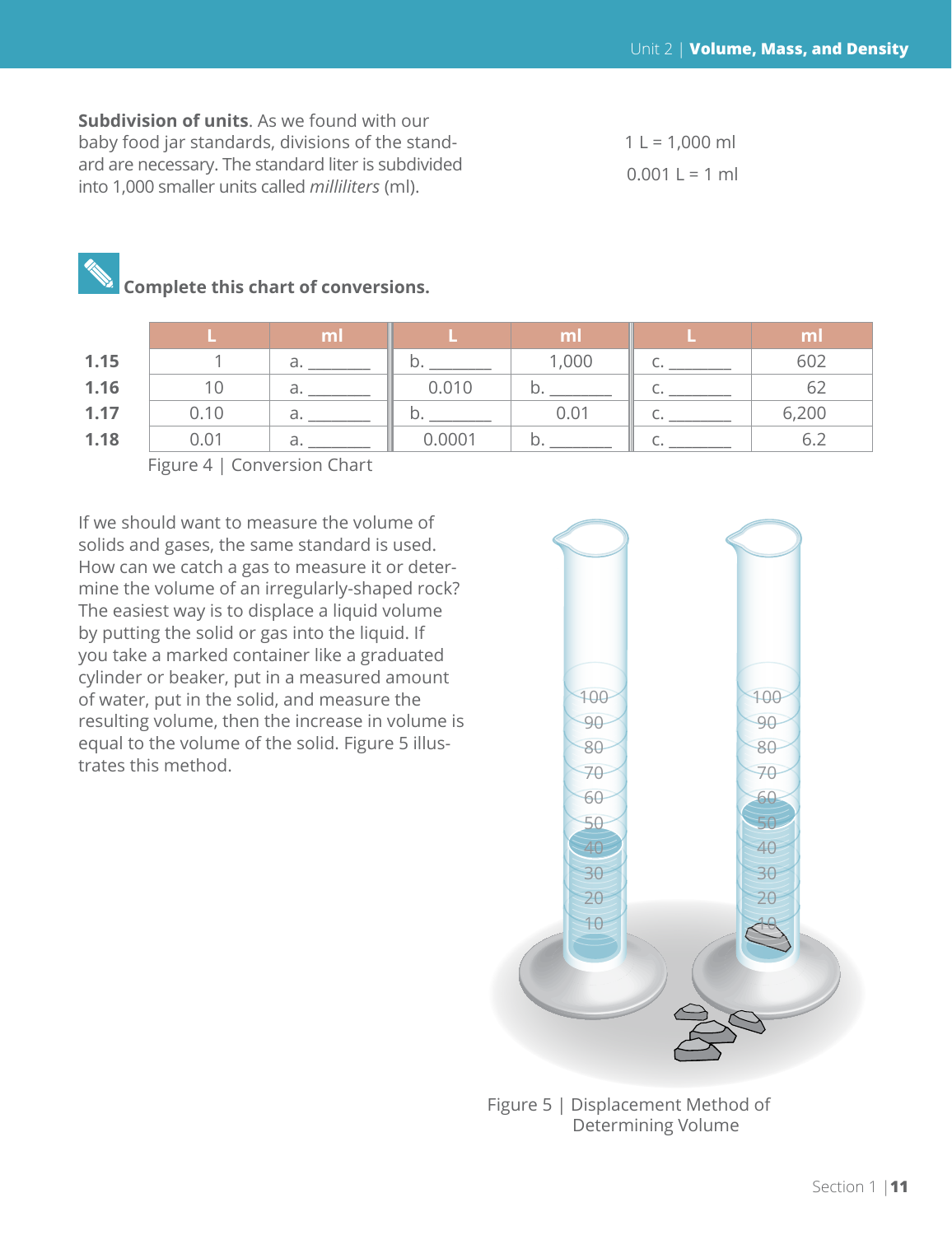# **SELF TEST 1**

**Match these items. The choices may be used more than once** (each answer, 2 points).

| 1.01                                                      |                                                                       |                                                                                        |  | a. milliliter                   |  |  |
|-----------------------------------------------------------|-----------------------------------------------------------------------|----------------------------------------------------------------------------------------|--|---------------------------------|--|--|
| 1.02                                                      | <u>ml</u>                                                             |                                                                                        |  | b. liter                        |  |  |
| 1.03                                                      |                                                                       | standard unit of volume c. centiliter                                                  |  |                                 |  |  |
| 1.04                                                      |                                                                       | 10 cm cube                                                                             |  |                                 |  |  |
|                                                           | 1.05 $\qquad \qquad 0.001 L$                                          |                                                                                        |  |                                 |  |  |
| <b>Complete these statements</b> (each answer, 3 points). |                                                                       |                                                                                        |  |                                 |  |  |
|                                                           |                                                                       | <b>1.06</b> Three characteristics of a good standard are a. __________________________ |  |                                 |  |  |
|                                                           |                                                                       |                                                                                        |  | $\mathsf{b.}$ and $\mathsf{c.}$ |  |  |
|                                                           | 1.07 One method used to determine the volume of solids and liquids is |                                                                                        |  |                                 |  |  |

**Complete this exercise** (each answer, 3 points).

**1.08** Convert each of these given volumes to the units missing.

\_\_\_\_\_\_\_\_\_\_\_\_\_\_\_\_\_\_\_\_\_\_\_\_\_\_\_\_\_\_\_\_\_\_\_\_\_\_\_\_\_\_\_\_\_\_\_\_\_ .

|      | ml  |      | ml  |
|------|-----|------|-----|
| 0.01 | a.  | 1.02 | u   |
| IJ.  | 100 | е.   | 912 |
| ◡    |     | 0.55 |     |

**Answer these questions** (each answer, 5 points).

**1.09** Given a small piece of coal, describe exactly how you would determine its volume using the displacement method. \_\_\_\_\_\_\_\_\_\_\_\_\_\_\_\_\_\_\_\_\_\_\_\_\_\_\_\_\_\_\_\_\_\_\_\_\_\_\_\_\_\_\_\_\_\_\_\_\_\_\_\_\_\_\_\_\_\_\_\_\_\_\_\_\_\_\_\_\_\_

\_\_\_\_\_\_\_\_\_\_\_\_\_\_\_\_\_\_\_\_\_\_\_\_\_\_\_\_\_\_\_\_\_\_\_\_\_\_\_\_\_\_\_\_\_\_\_\_\_\_\_\_\_\_\_\_\_\_\_\_\_\_\_\_\_\_\_\_\_\_\_\_\_\_\_\_\_\_\_\_\_\_\_\_\_\_\_\_\_\_\_\_\_\_

\_\_\_\_\_\_\_\_\_\_\_\_\_\_\_\_\_\_\_\_\_\_\_\_\_\_\_\_\_\_\_\_\_\_\_\_\_\_\_\_\_\_\_\_\_\_\_\_\_\_\_\_\_\_\_\_\_\_\_\_\_\_\_\_\_\_\_\_\_\_\_\_\_\_\_\_\_\_\_\_\_\_\_\_\_\_\_\_\_\_\_\_\_\_

\_\_\_\_\_\_\_\_\_\_\_\_\_\_\_\_\_\_\_\_\_\_\_\_\_\_\_\_\_\_\_\_\_\_\_\_\_\_\_\_\_\_\_\_\_\_\_\_\_\_\_\_\_\_\_\_\_\_\_\_\_\_\_\_\_\_\_\_\_\_\_\_\_\_\_\_\_\_\_\_\_\_\_\_\_\_\_\_\_\_\_\_\_\_

\_\_\_\_\_\_\_\_\_\_\_\_\_\_\_\_\_\_\_\_\_\_\_\_\_\_\_\_\_\_\_\_\_\_\_\_\_\_\_\_\_\_\_\_\_\_\_\_\_\_\_\_\_\_\_\_\_\_\_\_\_\_\_\_\_\_\_\_\_\_\_\_\_\_\_\_\_\_\_\_\_\_\_\_\_\_\_\_\_\_\_\_\_\_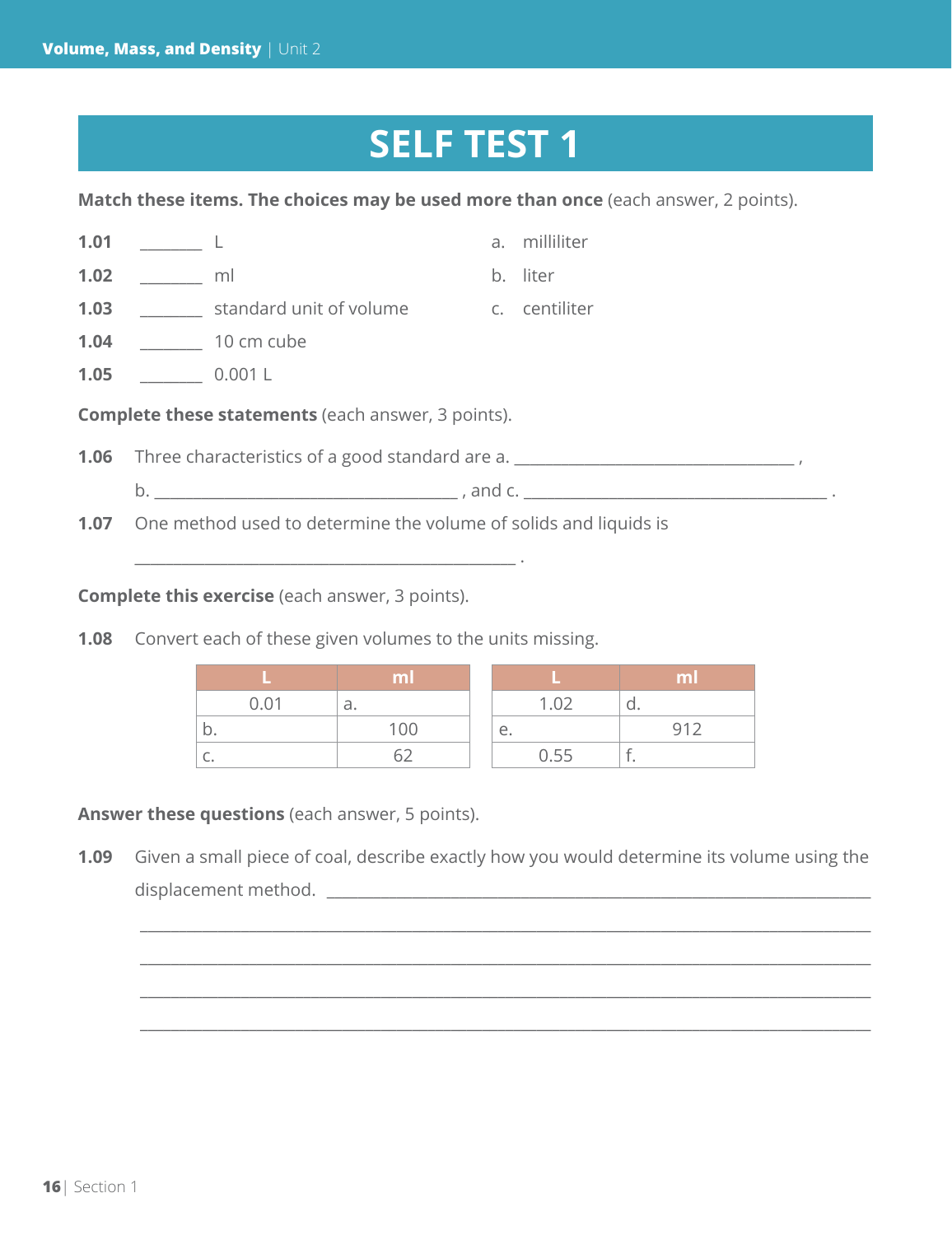| <b>1.010</b> Write one reason each why volume is a poor indicator of |  |  |
|----------------------------------------------------------------------|--|--|
|----------------------------------------------------------------------|--|--|

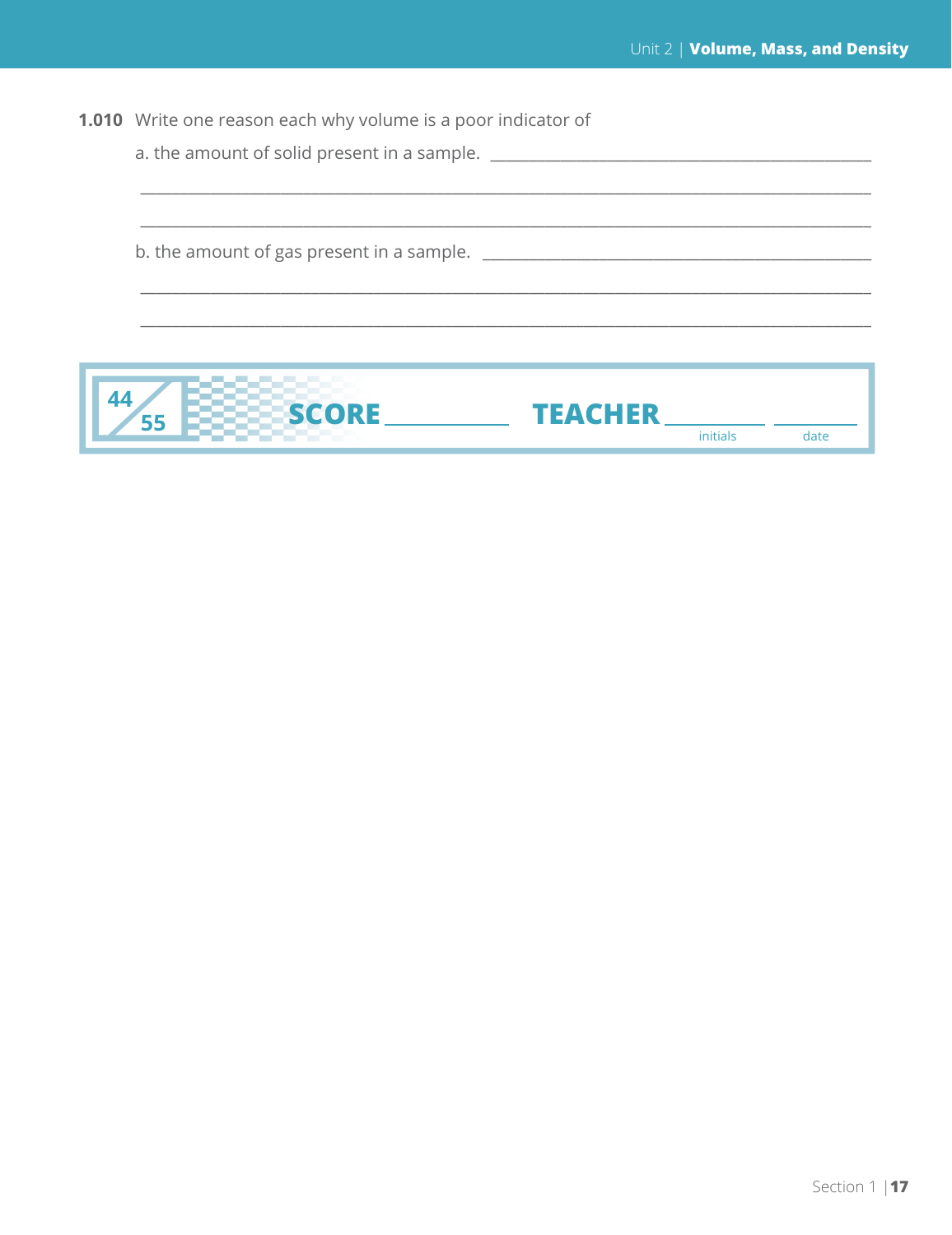